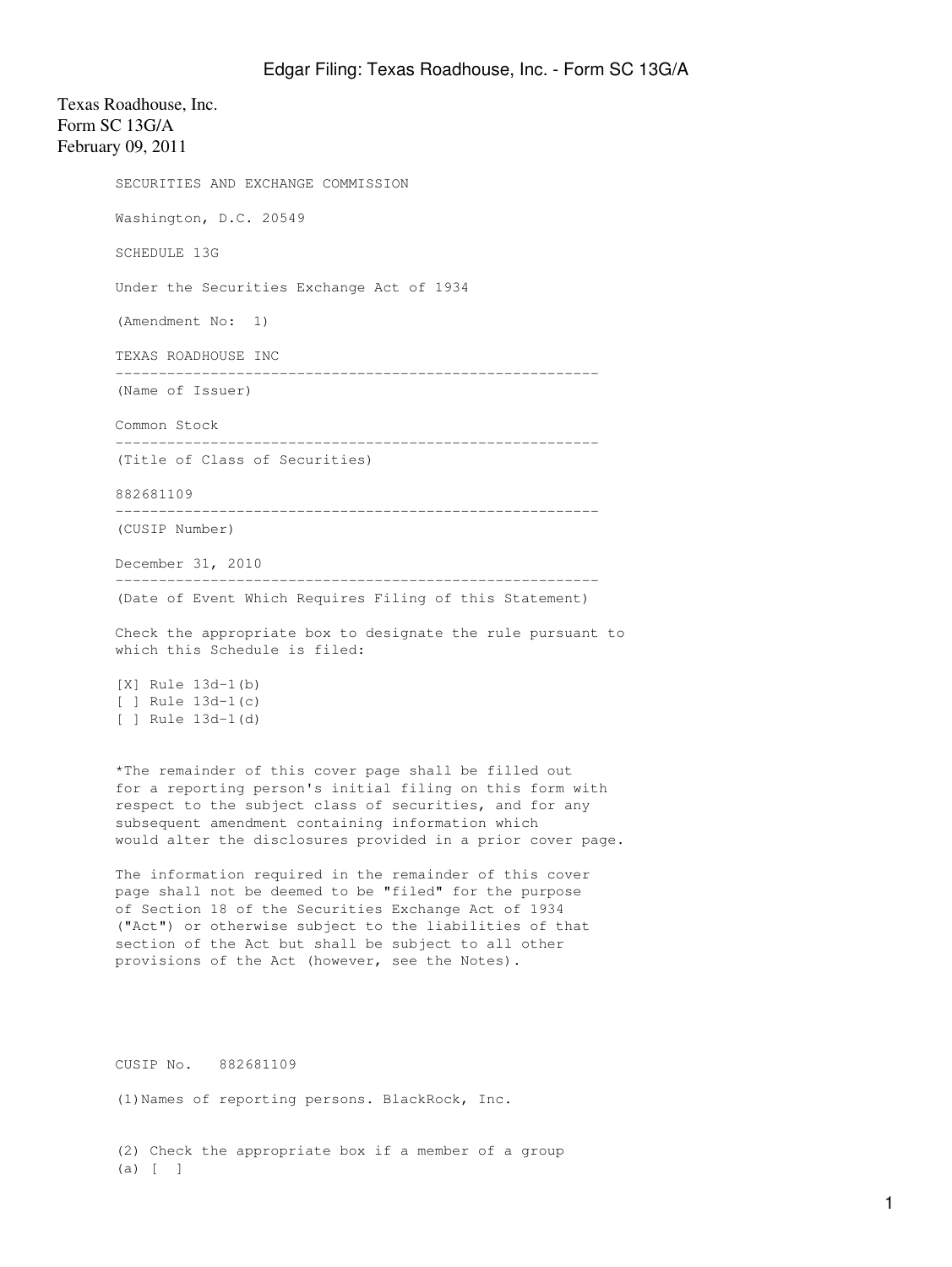(b) [X] (3) SEC use only (4) Citizenship or place of organization Delaware Number of shares beneficially owned by each reporting person with: (5) Sole voting power 4156333 (6) Shared voting power None (7) Sole dispositive power 4156333 (8) Shared dispositive power None (9) Aggregate amount beneficially owned by each reporting person 4156333 (10) Check if the aggregate amount in Row (9) excludes certain shares (11) Percent of class represented by amount in Row 9 5.79% (12) Type of reporting person HC Item 1. Item 1(a) Name of issuer: ----------------------------------------------------------------------- TEXAS ROADHOUSE INC Item 1(b) Address of issuer's principal executive offices: Edgar Filing: Texas Roadhouse, Inc. - Form SC 13G/A

-----------------------------------------------------------------------

6040 DUTCHMANS LANE, SUITE 400 Louisville KY 40205

Item 2.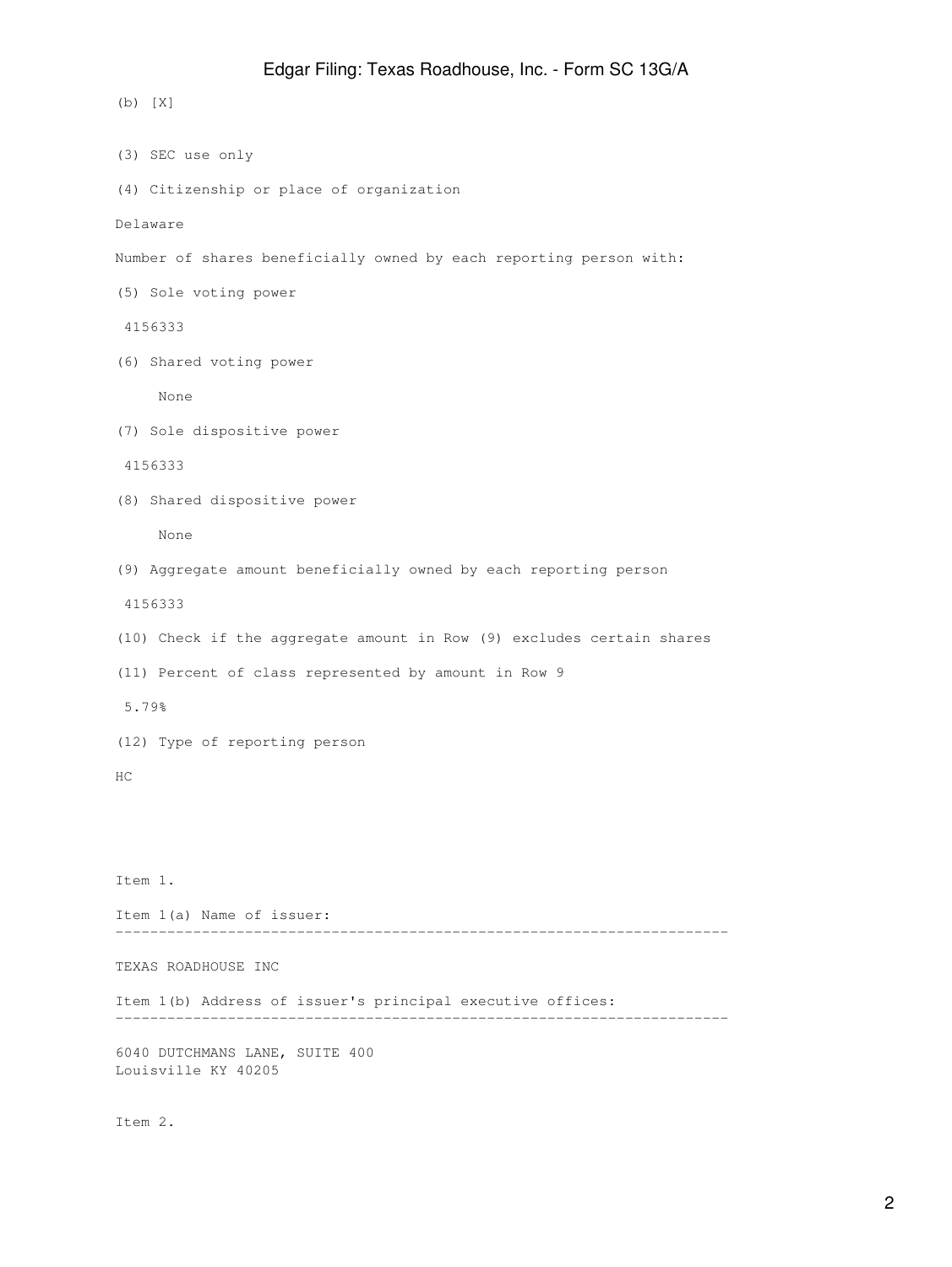## Edgar Filing: Texas Roadhouse, Inc. - Form SC 13G/A

2(a) Name of person filing: ---------------------------------------------------------------------- BlackRock, Inc. 2(b) Address or principal business office or, if none, residence: ----------------------------------------------------------------------- BlackRock Inc. 40 East 52nd Street New York, NY 10022 2(c) Citizenship: -------------------------------------------------------------------- See Item 4 of Cover Page 2(d) Title of class of securities: ------------------------------------------------------------------- Common Stock 2(e) CUSIP No.: See Cover Page Item 3. If this statement is filed pursuant to Rules  $13d-1(b)$ , or  $13d-2(b)$  or (c), check whether the person filing is a: [ ] Broker or dealer registered under Section 15 of the Act; [ ] Bank as defined in Section 3(a)(6) of the Act; [ ] Insurance company as defined in Section 3(a)(19) of the Act; [ ] Investment company registered under Section 8 of the Investment Company Act of 1940; [ ] An investment adviser in accordance with Rule  $13d-1$  (b) (1) (ii) (E); [ ] An employee benefit plan or endowment fund in accordance with Rule  $13d-1(b)$  (1)(ii)(F); [X] A parent holding company or control person in accordance with Rule 13d-1(b)(1)(ii)(G); [ ] A savings associations as defined in Section 3(b) of the Federal Deposit Insurance Act (12 U.S.C. 1813); [ ] A church plan that is excluded from the definition of an investment company under section  $3(c)$  (14) of the Investment Company Act of 1940; [ ] A non-U.S. institution in accordance with Rule  $240.13d-1(b)(1)(ii)(J);$ [ ] Group, in accordance with Rule 240.13d-1(b)(1)(ii)(K). If filing as a non-U.S. institution in accordance with Rule  $240.13d-1$ (b)(1)(ii)(J), please specify the type of institution:

Item 4. Ownership

Provide the following information regarding the aggregate number and percentage of the class of securities of the issuer identified in Item 1.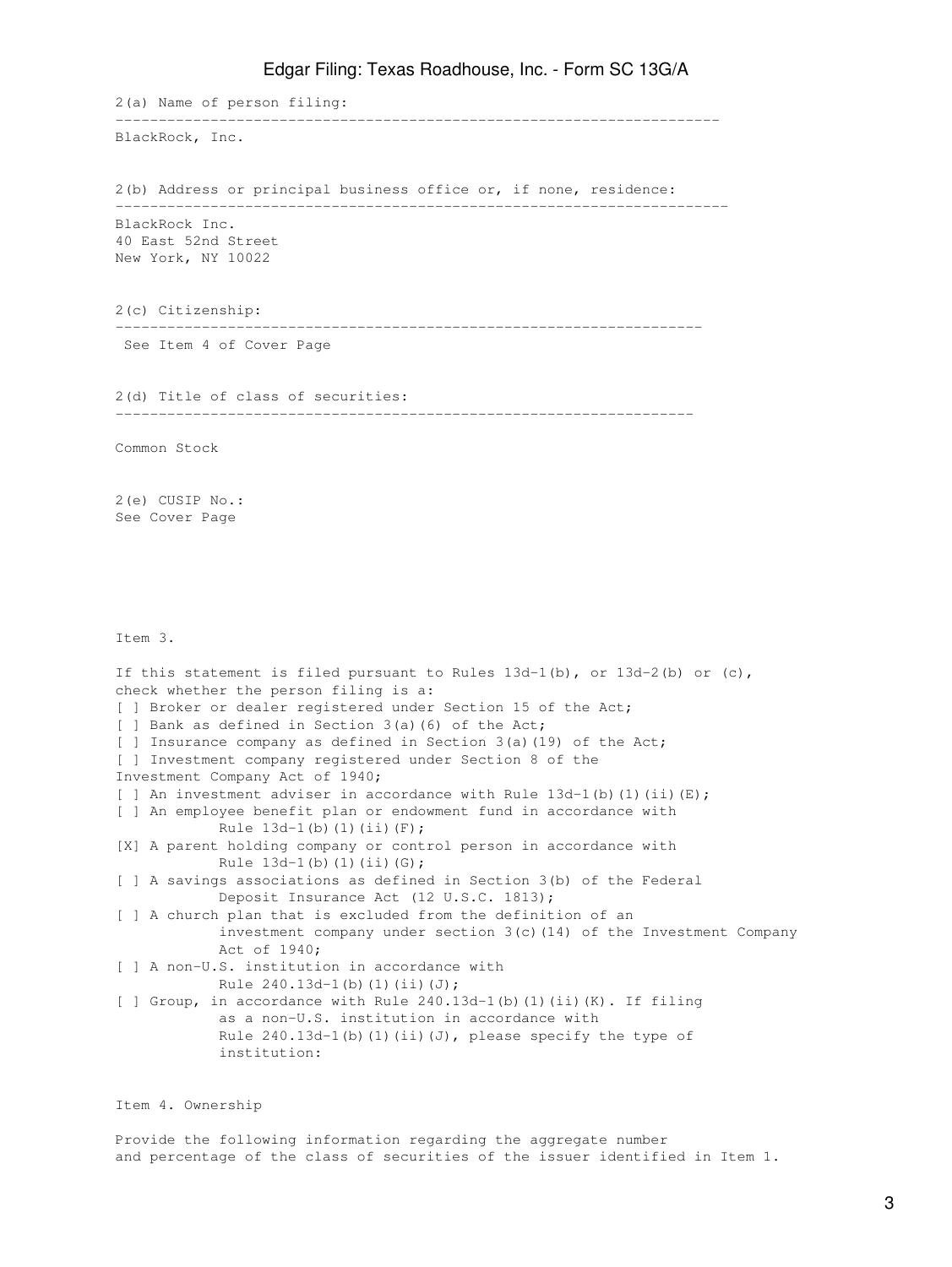Amount beneficially owned: 4156333 Percent of class 5.79% Number of shares as to which such person has: Sole power to vote or to direct the vote 4156333 Shared power to vote or to direct the vote None Sole power to dispose or to direct the disposition of 4156333 Shared power to dispose or to direct the disposition of

Item 5.

None

Ownership of 5 Percent or Less of a Class. If this statement is being filed to report the fact that as of the date hereof the reporting person has ceased to be the beneficial owner of more than 5 percent of the class of securities, check the following [ ].

Item 6. Ownership of More than 5 Percent on Behalf of Another Person

If any other person is known to have the right to receive or the power to direct the receipt of dividends from, or the proceeds from the sale of, such securities, a statement to that effect should be included in response to this item and, if such interest relates to more than 5 percent of the class, such person should be identified. A listing of the shareholders of an investment company registered under the Investment Company Act of 1940 or the beneficiaries of employee benefit plan, pension fund or endowment fund is not required.

Various persons have the right to receive or the power to direct the receipt of dividends from, or the proceeds from the sale of the common stock of TEXAS ROADHOUSE INC. No one person's interest in the common stock of TEXAS ROADHOUSE INC is more than five percent of the total outstanding common shares.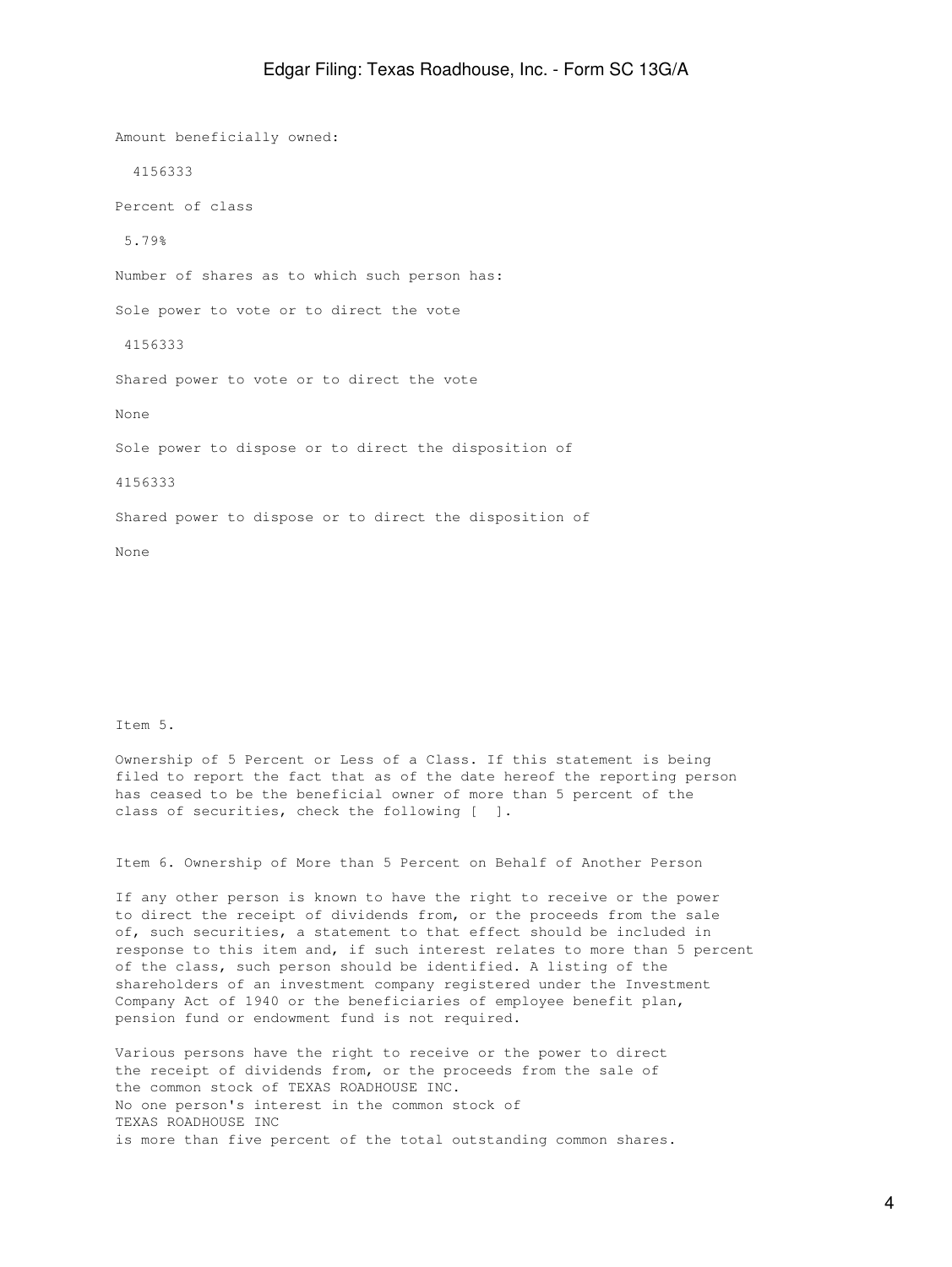Item 7. Identification and Classification of the Subsidiary Which Acquired the Security Being Reported on by the Parent Holding Company or Control Person.

See Exhibit A

Item 8. Identification and Classification of Members of the Group

If a group has filed this schedule pursuant to Rule  $13d-1$  (b) (ii)(J), so indicate under Item 3(j) and attach an exhibit stating the identity and Item 3 classification of each member of the group. If a group has filed this schedule pursuant to Rule 13d-1(c) or Rule 13d-1(d), attach an exhibit stating the identity of each member of the group.

Item 9. Notice of Dissolution of Group

Notice of dissolution of a group may be furnished as an exhibit stating the date of the dissolution and that all further filings with respect to transactions in the security reported on will be filed, if required, by members of the group, in their individual capacity.

See Item 5.

Item 10. Certifications By signing below I certify that, to the best of my knowledge and belief, the securities referred to above were acquired and are held in the ordinary course of business and were not acquired and are not held for the purpose of or with the effect of changing or influencing the control of the issuer of the securities and were not acquired and are not held in connection with or as a participant in any transaction having that purpose or effect.

Signature.

After reasonable inquiry and to the best of my knowledge and belief, I certify that the information set forth in this statement is true, complete and correct.

Dated: January 21, 2011 BlackRock, Inc.

Signature: Matthew J. Fitzgerald

-------------------------------------------

Name/Title Attorney-In-Fact

The original statement shall be signed by each person on whose behalf the statement is filed or his authorized representative. If the statement is signed on behalf of a person by his authorized representative other than an executive officer or general partner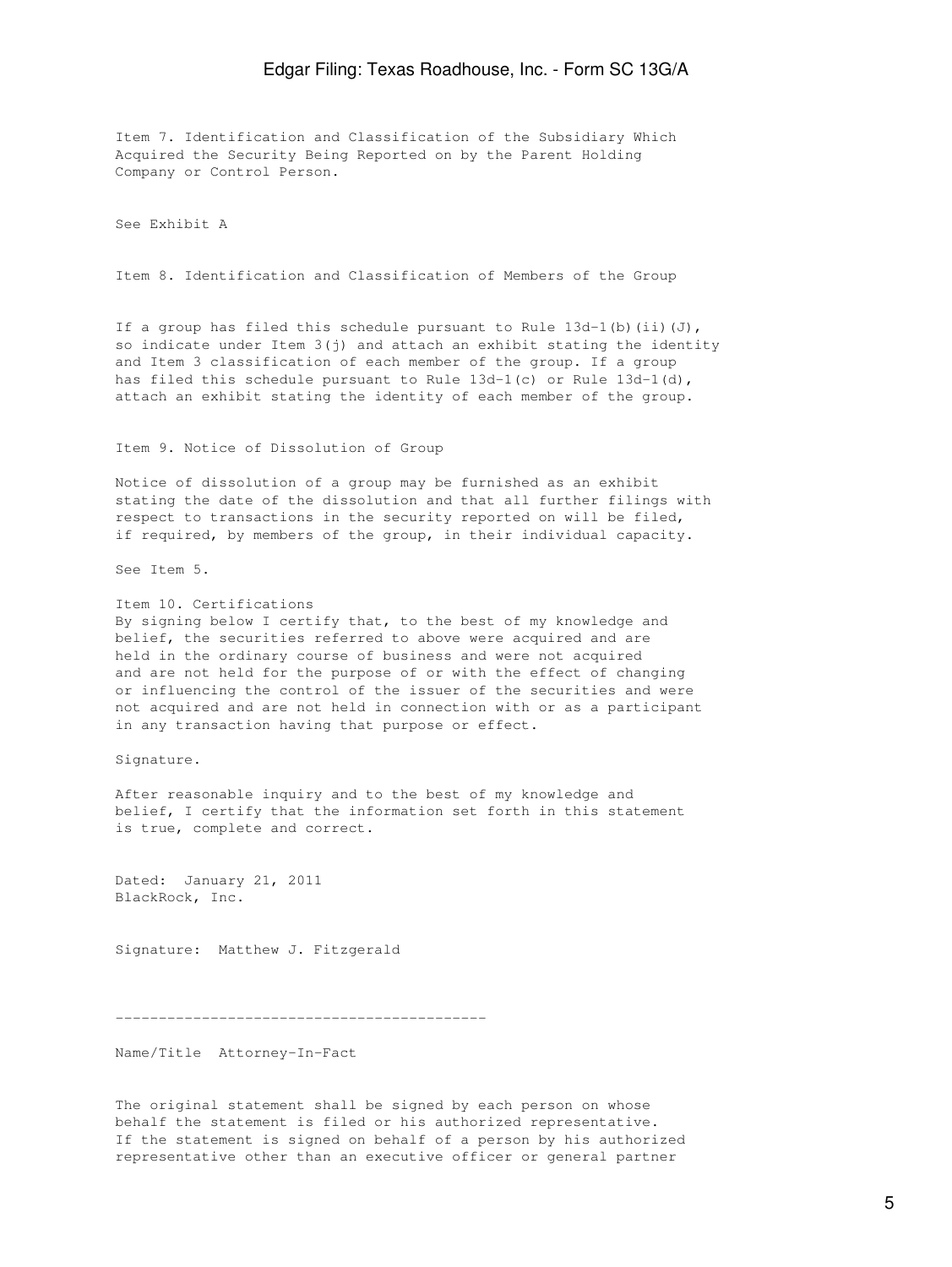## Edgar Filing: Texas Roadhouse, Inc. - Form SC 13G/A

of the filing person, evidence of the representative's authority to sign on behalf of such person shall be filed with the statement, provided, however, that a power of attorney for this purpose which is already on file with the Commission may be incorporated by reference. The name and any title of each person who signs the statement shall be typed or printed beneath his signature.

Attention: Intentional misstatements or omissions of fact constitute Federal criminal violations (see 18 U.S.C. 1001).

Exhibit A

Subsidiary

BlackRock Japan Co. Ltd. BlackRock Institutional Trust Company, N.A. BlackRock Fund Advisors BlackRock Asset Management Australia Limited BlackRock Advisors, LLC BlackRock Investment Management, LLC BlackRock Asset Management Ireland Limited BlackRock International Limited

\*Entity beneficially owns 5% or greater of the outstanding shares of the security class being reported on this Schedule 13G. Exhibit B

POWER OF ATTORNEY

The undersigned, BLACKROCK, INC., a corporation duly organized under the laws of the State of Delaware, United States (the "Company"), does hereby make, constitute and appoint each of Robert Connolly, Howard Surloff, Edward Baer, Bartholomew Battista, Daniel Waltcher, Karen Clark, John Stelley, Denis Molleur, Daniel Ronnen, Brian Kindelan, Nicholas Hall, Con Tzatzakis , John Blevins, Rick F. Froio and Matthew Fitzgerald acting severally, as its true and lawful attorneys-in-fact, for the purpose of, from time to time, executing in its name and on its behalf, whether the Company is acting individually or as representative of others, any and all documents, certificates, instruments, statements, other filings and amendments to the foregoing (collectively, "documents") determined by such person to be necessary or appropriate to comply with ownership or control-person reporting requirements imposed by any United States or non-United States governmental or regulatory authority, including without limitation Forms 3, 4, 5, 13D, 13F and 13G and any amendments to any of the foregoing as may be required to be filed with the Securities and Exchange Commission, and delivering, furnishing or filing any such documents with the appropriate governmental, regulatory authority or other person, and giving and granting to each such attorney-in-fact power and authority to act in the premises as fully and to all intents and purposes as the Company might or could do if personally present by one of its authorized signatories, hereby ratifying and confirming all that said